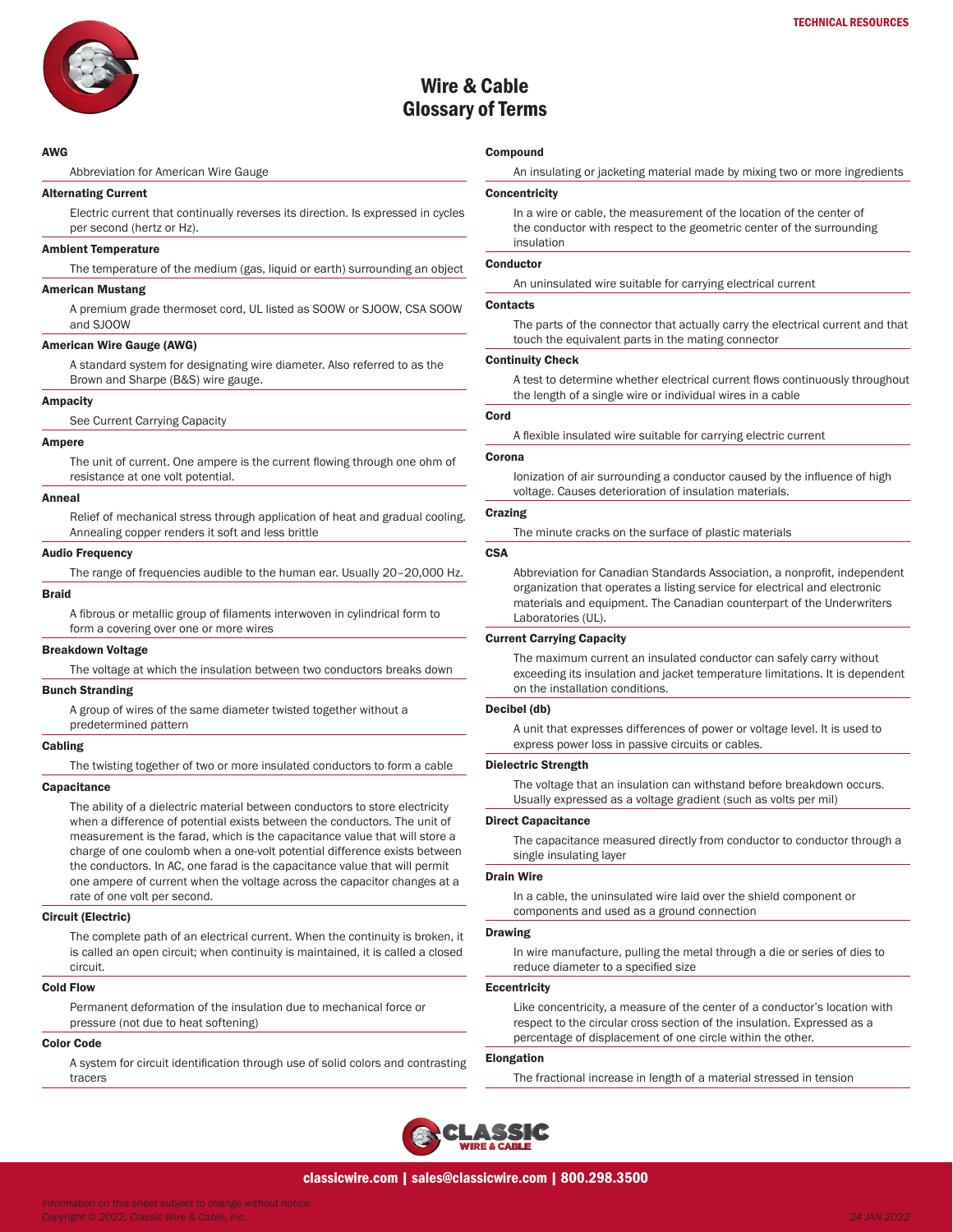

# Wire & Cable Glossary of Terms

#### EMI

Abbreviation for electromagnetic interference

#### Farad

A unit of electrical capacitance

## Filler

1) A material used in multiconductor cables to occupy large interstices formed by the assembled conductors;

2) An inert substance added to a compound to improve properties or decrease cost

#### Flame Resistance

The ability of a material to resist the propagation of flame once the heat source is removed

#### Flex Life

The measurement of the ability of a conductor or cable to withstand repeated bending

#### Frequency

The number of times an alternating current repeats its cycle in one second

## Gauge

A term used to denote the physical size of a wire

#### Ground

An electrical term meaning to connect to the earth or other large conducting body to serve as an earth, thus making a complete electrical circuit

#### Harness

An arrangement of wires and cables, usually with many breakouts, which have been tied together or pulled into a rubber or plastic sheath, used to interconnect an electric circuit

#### Hertz (Hz)

A term replacing cycles per second as an indication of frequency

## Hi-Pot

A test designed to determine the highest voltage that can be applied to a conductor without breaking through the insulation

#### Impedance

The total opposition that a circuit offers to the flow of alternating current or any other varying current at a particular frequency. It is a combination of resistance R and reactance X, measured in ohms.

#### Inductance

The property of a circuit or circuit element that opposes a change in current flow, thus causing current changes to lag behind voltage changes. It is measured in henrys.

#### Insulation

A material having high resistance to the flow of electric current. Often called a dielectric in radio frequency cable.

#### Jacket

An outer non-metallic protective covering applied over an insulated wire or cable

#### Jumper Cable

A short flat cable interconnecting two wiring boards or devices

## Lay

The length measured along the axis of a wire or cable required for a single strand (in stranded wire) or conductor (in cable) to make one complete turn about the axis of the conductor or cable

## Longitudinal Shield

A tape shield, flat or corrugated, applied longitudinally with the axis of the core being shielded

## Multiconductor

More than one conductor within a single cable complex

#### Mylar

A synthetic compound with high dielectric qualities made by DuPont and used extensively in the wire and cable industry in tape form

## NEMA

Abbreviation for National Electrical Manufacturers Association

#### Ohm

A unit of electrical resistance

## OSHA

Abbreviation for Occupational Safety and Health Act, specifically the Williams Steiger Law passed in 1970 covering all factors relating to safety in places of employment

#### Plasticizer

A chemical agent added to plastics to make them softer and more pliable

#### Potting

The sealing of a cable termination or other component with a liquid that cures into an elastomer

#### Primary Insulation

The first layer of nonconductive material applied over a conductor, whose prime function is to act as electrical insulation

## Put-Up

Packaging of finished wire or cable by size and length

#### PVC

Abbreviation for polyvinyl chloride

## Rated Voltage

The maximum voltage at which an electrical component can operate for extended periods without undue degradation or safety hazard

#### Resistance

A measure of the difficulty in moving electrical current through a medium when voltage is applied. It is measured in ohms.

## RFI

Abbreviation for radio frequency interference

## Rural Utilities Service (RUS)

RUS administers programs that provide infrastructure or infrastructure improvements in rural communities. It includes the Electric Program which helps maintain, expand, upgrade and modernize the rural electric infrastructure. It also supports demand-side management, energy efficiency and conservation programs, and on- and off-grid renewable energy systems.

S

Heavy duty, rubber insulated portable cord. Standard copper conductors with separator and individual rubber insulation. Two or more color-coded conductors cabled with filler, wrapped with separator and rubber jacketed overall 600V.

## SEO

Same construction as STO, except insulation and jacket are made of Thermoplastic Elastomer Rubber (TPE) 600V